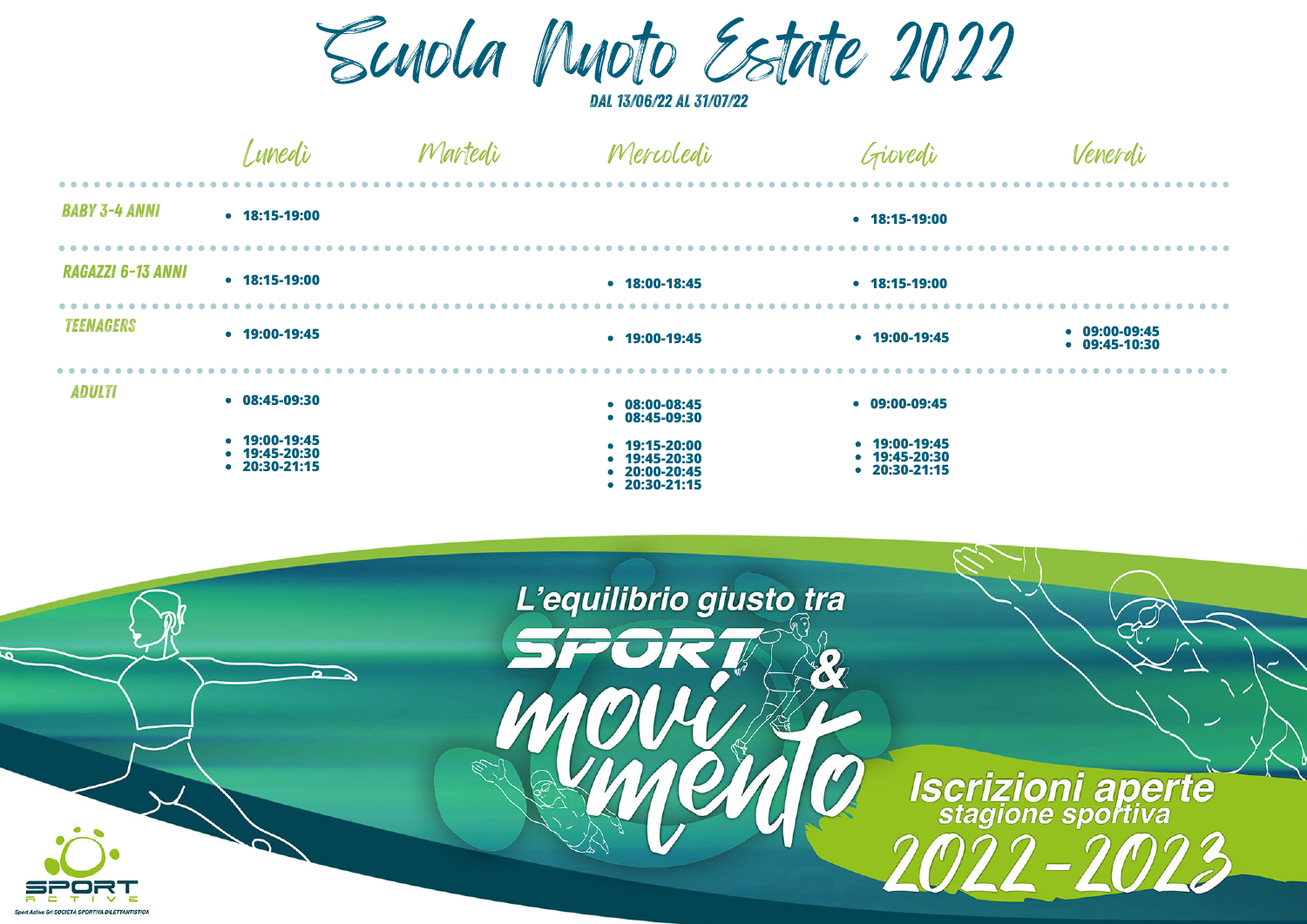## fitness TERRA GIUGNO <sup>2022</sup>





. . . <del>. . . . .</del> . . . . . . . . . . .